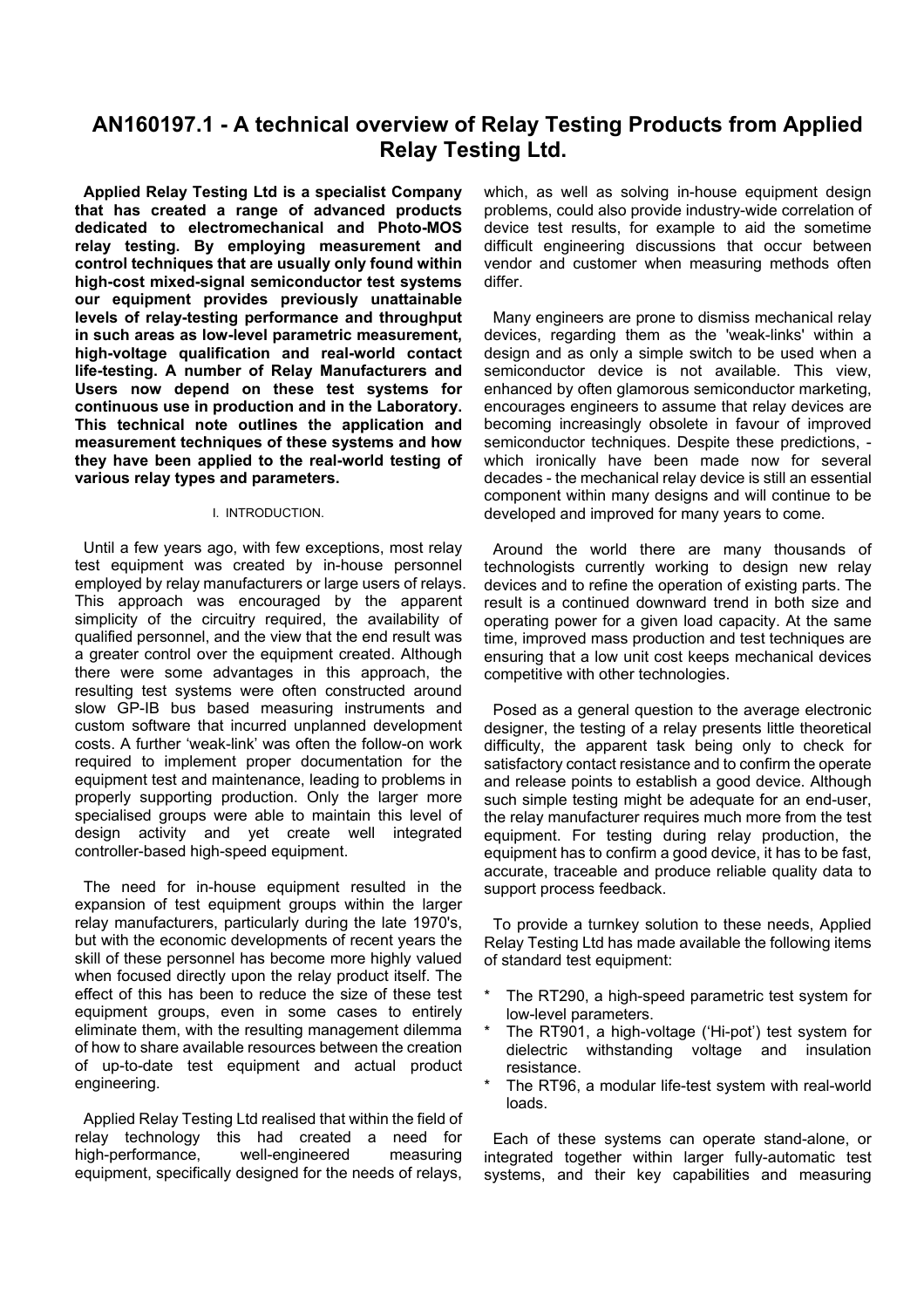methods will now be examined in more detail.

#### II. LOW-LEVEL PARAMETRIC TESTING WITH THE RT290

#### *A. Introduction to the RT290.*

The RT290 is a dedicated parametric test system for monostable and bistable relay devices with up to 8 changeover contact sets. Over the last 5 years the RT90, a predecessor item of equipment, has built an enviable reputation for reliability and standardisation within a number of Laboratory and Production sites, and this new RT290 test system builds on this while adding a number of novel test features.

The design of the test system is to bias it towards the speed and reliability demands of production test, while ensuring that it can also be used just as easily within a laboratory environment to obtain measurement traceability between these applications. This together with various limitations of other relay test equipment has resulted in a system with the following main features:

- Fully parallel test architecture.
- DSP-based digital timing measurements.
- Full 4-wire Kelvin device connection. **B.** General architecture of the RT290.
- Uses only solid-state test switching.
- 
- Programmable contact loads.
- Can be used with temperature probe.
- Traceable calibration standards.
- Fast compiled software running on internal PC.
- Easy menu style programming.
- Automatic handler and solenoid-based test fixture support.

There is some small irony that to our knowledge, this is the first relay test system to have completely eliminated mechanical relay switching in favour of MOS devices in pursuit of the highest test speed and reliability.

Figure 1 shows the physical aspects of a complete RT290 test system.



Figure 1. RT290 overall view

A key design decision was taken to separate any high-voltage capability from the RT290 and to make this available as a separate product. Although systems with integrated high-voltage capability can appear attractive at first glance, there are extreme differences between the design of a device test-fixture suitable for parametric testing and a test-fixture designed for high voltage testing. This makes it impossible to combine these functions properly unless compromises are made.

Test fixture 4-wire continuity measurement. The RT290 is built by combining an integrated industrial PC-compatible controller surrounded by our own high-speed circuitry dedicated to the specific needs of relay testing. The computer runs all test software and stores user data files using the standard WINDOWS or MSDOS operating systems.



Figure 2. RT290 Internal Architecture

Figure 2 shows the functions within the RT290. It comprises a fully parallel 'changeover set' architecture, where each device contact set is assigned its own dedicated 'front-end' hardware circuitry. Up to eight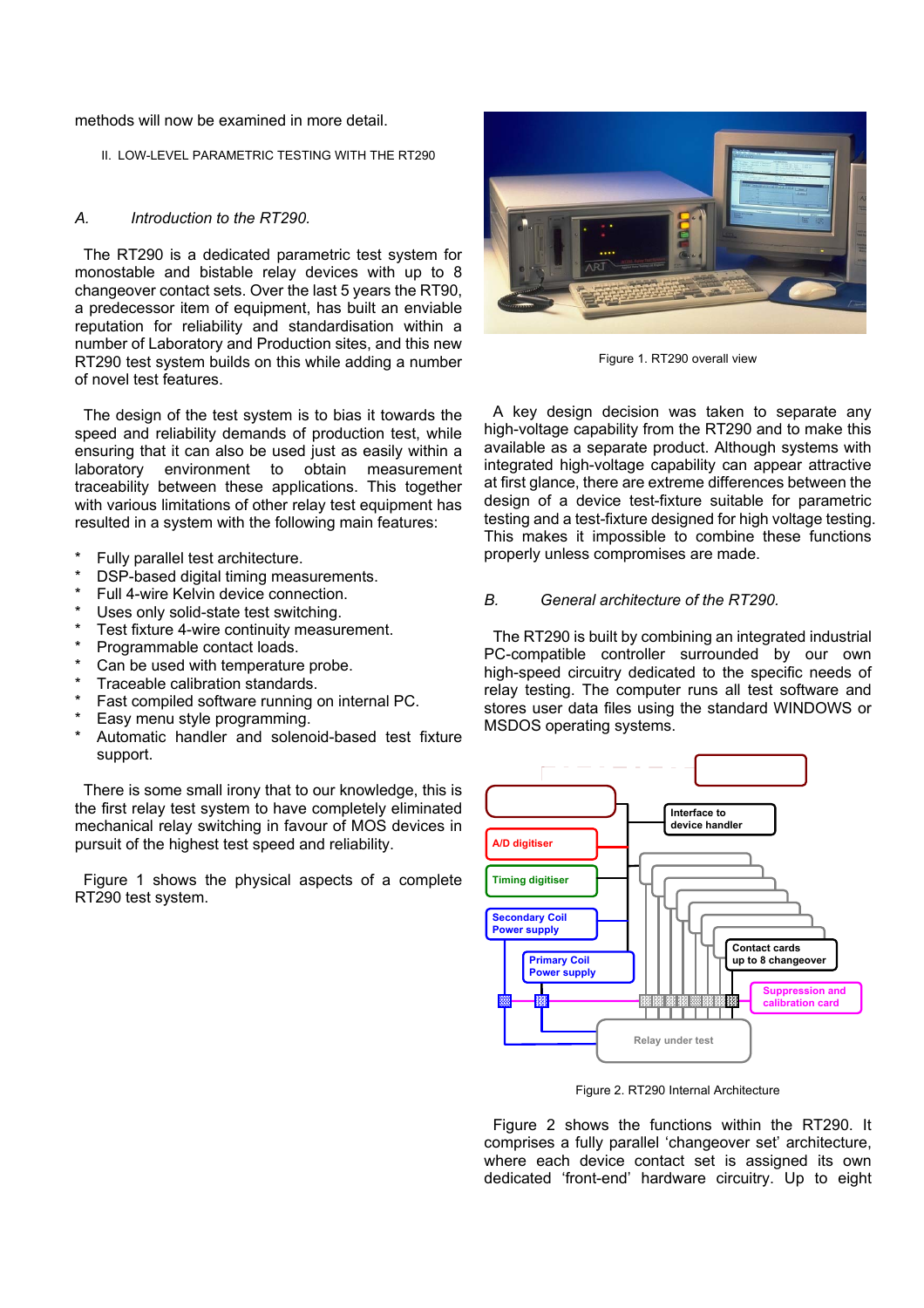contact cards can be installed to suit the complexity of the device being tested. All test hardware is directly 'visible' to the memory of the PC controller with the result that relay tests can be made with a speed that is often several hundreds of times faster than can be obtained with equivalent GP-IB or RS232 systems (see the examples in Table I). This method also eliminates firmware from within the system, making software upgrading or customising a straightforward task.

The RT290 can test monostable or bistable relays and has Photo-MOS relay test capability. Relay coils are routed from the power supplies to the device via positions for coil suppression networks located on a removable standards card directly accessible behind a hinged clear panel at the front of the RT290. This card allows the user to fit suppression components relevant to the test requirement, for example a simple diode, an R/C network, or a varistor and these networks can be switched in and out of the individual tests by simple software control. Software programmable power supplies control all device coil voltage and current conditions and also allow direct arbitrary synthesis of coil drive waveforms for AC coils or more advanced investigative techniques. This 'DSP architecture' is also used to digitise all measured parameters using a high-speed digitiser that operates synchronously with the coil waveform giving the system a high degree of flexibility in the manner of subsequent data processing.

Each 'contact card' provides dedicated hardware for the following points: one relay changeover contact and expansion is possible up to a maximum of eight cards. Circuitry is provided on each card to monitor the contact open / closed state, to buffer the contact voltage drop on both normally open and normally closed sides, and to implement a low-level active voltage clamp. During a typical device test, data is taken from all contact cards in parallel with important benefits on tester throughput and on the quality of the data measured, since all values will have resulted from a single device operation rather than repeated mechanical cycling.

Fig 3 shows how the physical layout is implemented to obtain the highest signal-noise ratios and to provide easy access for system servicing and calibration.



Figure 3. RT290 Internal Layout

The physical format of the RT290 is a standard 4U high, 19-inch rack chassis that can be housed to suit the application, for example either in a desktop case or as part of a larger test system within a free-standing equipment rack cabinet. This internal layout is designed to maximise ease-of-use and maintenance by attention

- Access to coil suppression is at the front without removing the chassis.
- Internal cards are quickly removed or interchanged.
- Front panel test points are provided to avoid chassis removal.
- Front panel standard resistors are provided for system calibration.
- Key calibration data is stored on-card minimising the need for re-calibration.



Figure 4. RT290 OEM Rack case view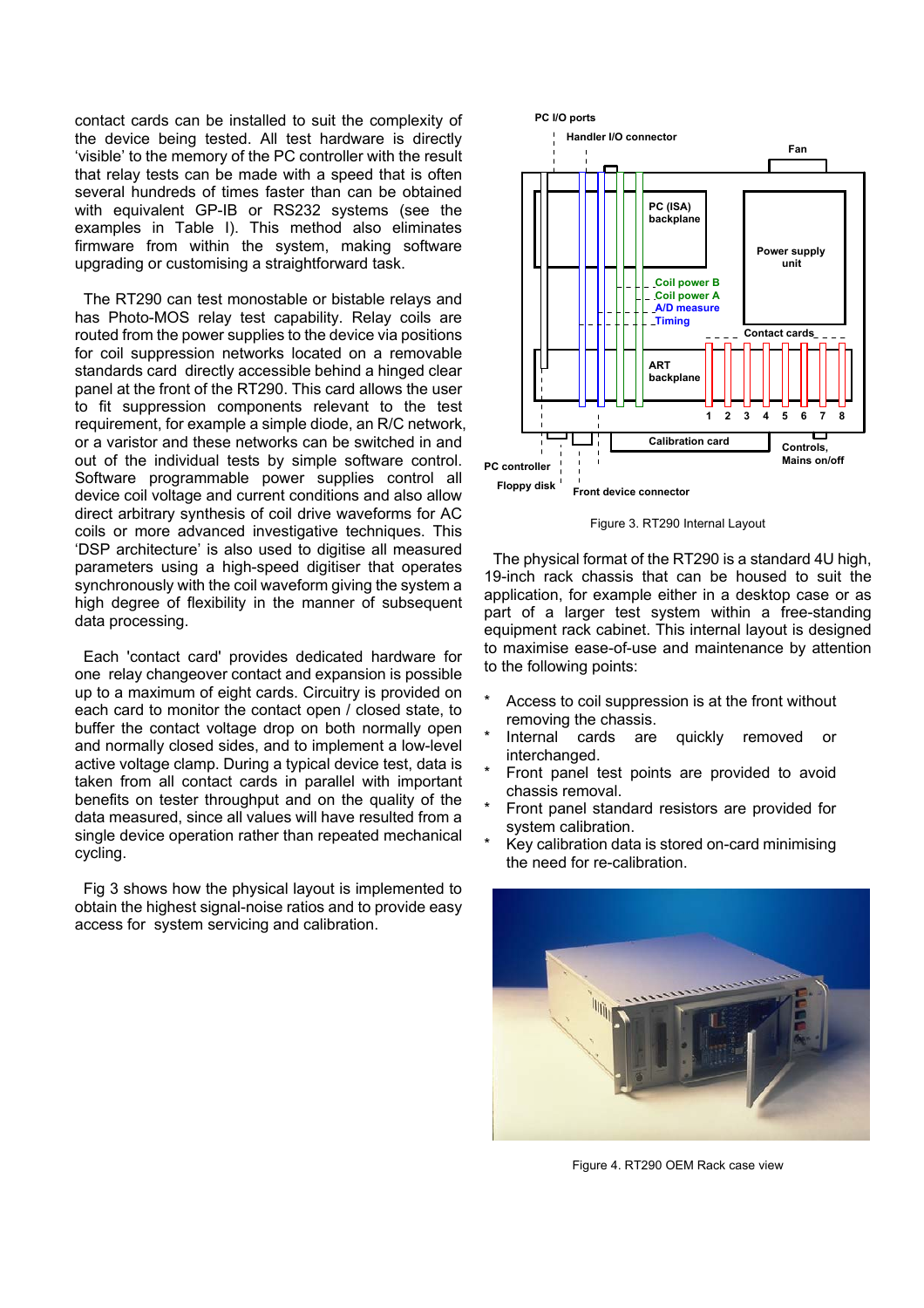It was considered highly desirable to avoid the need to withdraw the RT290 chassis from its outer housing. As many engineers are well aware, such regular disturbance is often responsible for both introducing and clearing intermittent faults in equipment. The rule is that the less internal access required into a system, the more reliability can be expected from it. To promote this, on the RT290 it is possible to install coil suppression components and to perform all routine calibration by use of test-points and a removable card located as shown on the front of the system, often eliminating the need to gain any internal access.

#### *C. Integrated calibration and self-test facilities.*

The RT290 has extensive internal calibration and self-test capability, with only simple external confirmation required to prove traceability between measured results and laboratory standards. Fig 5 shows how normal testing and self-test and calibration are selected by simple routing of the common measurement circuitry to either the device under test or to the front-panel standards card.



Figure 5. RT290 Self-test and calibration routes

The standards card is a set of decade 4-terminal precision resistors located on the front-panel of the system allowing it to be easily transferred between the RT290 and a standards laboratory. An integrated software self-test and calibration procedure allows all internal measurement circuitry to be confirmed or adjusted against these standards.

A pre-written self-test program can be loaded and executed from a single menu selection and is designed to verify measured parameters against the standards card without changing any calibration settings, i.e. this closely approximates the actual measurement of device parameters. Normally only 'pass' information is required from this facility, but since the self-test program operates in the same way as a device test, all self-test results can be viewed, printed or logged in exactly the same way as relay device results. Another menu option executes a fully automatic calibration program which adjusts all internal circuitry against the values of the pre-calibrated standards. After this, calibration correction settings are stored on disk and automatically used for all subsequent system measurements.

Additional semi-automatic calibration procedures exist

where some manual intervention is required, for example to obtain adaptor-relative 4-terminal continuity measurement values.

#### *D. General device test capability.*

The RT290 provides pre-written 'test-types' that perform standard parametric measurements on a relay device. Test sequences may be built from one or more of these test types to provide the exact sequence of measurement and the electrical conditions required by the User. Common device parameters such as 'nominal voltage' can be 'broadcast' to all test steps to quickly create a working device test with no formal programming knowledge required.

Advanced techniques are used to obtain the best execution times for these test types with a summary of the major types and their speeds shown in table 1. Note that not all RT290 test types are shown in this list and that the times are actual device test times including and based on a 'slow' 4-pole changeover device that has been assigned a 15 ms mechanical settling time.

TABLE I MAJOR TEST TYPES AND EXECUTION TIMES.

| <b>Test type</b>                     | <b>Description of test.</b>                                                                             | <b>Execution</b><br>time*                             |  |  |  |
|--------------------------------------|---------------------------------------------------------------------------------------------------------|-------------------------------------------------------|--|--|--|
| Adaptor<br>Continuity.               | Measures all device<br>pins confirming<br>correct adaptor<br>connection.                                | 38ms                                                  |  |  |  |
| Coil<br>Resistanc<br>е.              | Measures the<br>resistance of specified<br>coil(s).                                                     | 50 <sub>ms</sub>                                      |  |  |  |
| Contact<br>Resistanc<br>е.           | Measures the<br>resistance of specified<br>contacts.                                                    | 60 (<1mR)<br>150 <sub>ms</sub><br>(<20uR)             |  |  |  |
| Contact<br>Resistanc<br>e Stability. | Measures the delta,<br>min, mean, max. and<br>standard deviation of<br>any number of contact<br>cycles. | 105ms (<1mR)<br>250ms<br>(20uR)                       |  |  |  |
| <b>Timing test</b>                   | Measures the operate<br>and release timing of<br>specified contacts.                                    | $<$ 100 $ms$                                          |  |  |  |
| Operate &<br>Release V<br>and I      | Measures the operate<br>and release<br>parameters of a<br>device.                                       | $60ms + As$<br>theoretical<br>down to 1ms<br>settling |  |  |  |
| Contact<br>set shorts                | Detects<br>shorts<br>between contact sets.                                                              | 25ms                                                  |  |  |  |

\* Note - execution time is actual device test times including and based on a 'slow' 4-pole changeover device requiring 15 ms mechanical settling times..

*E. The benefits of relay parameter measurement*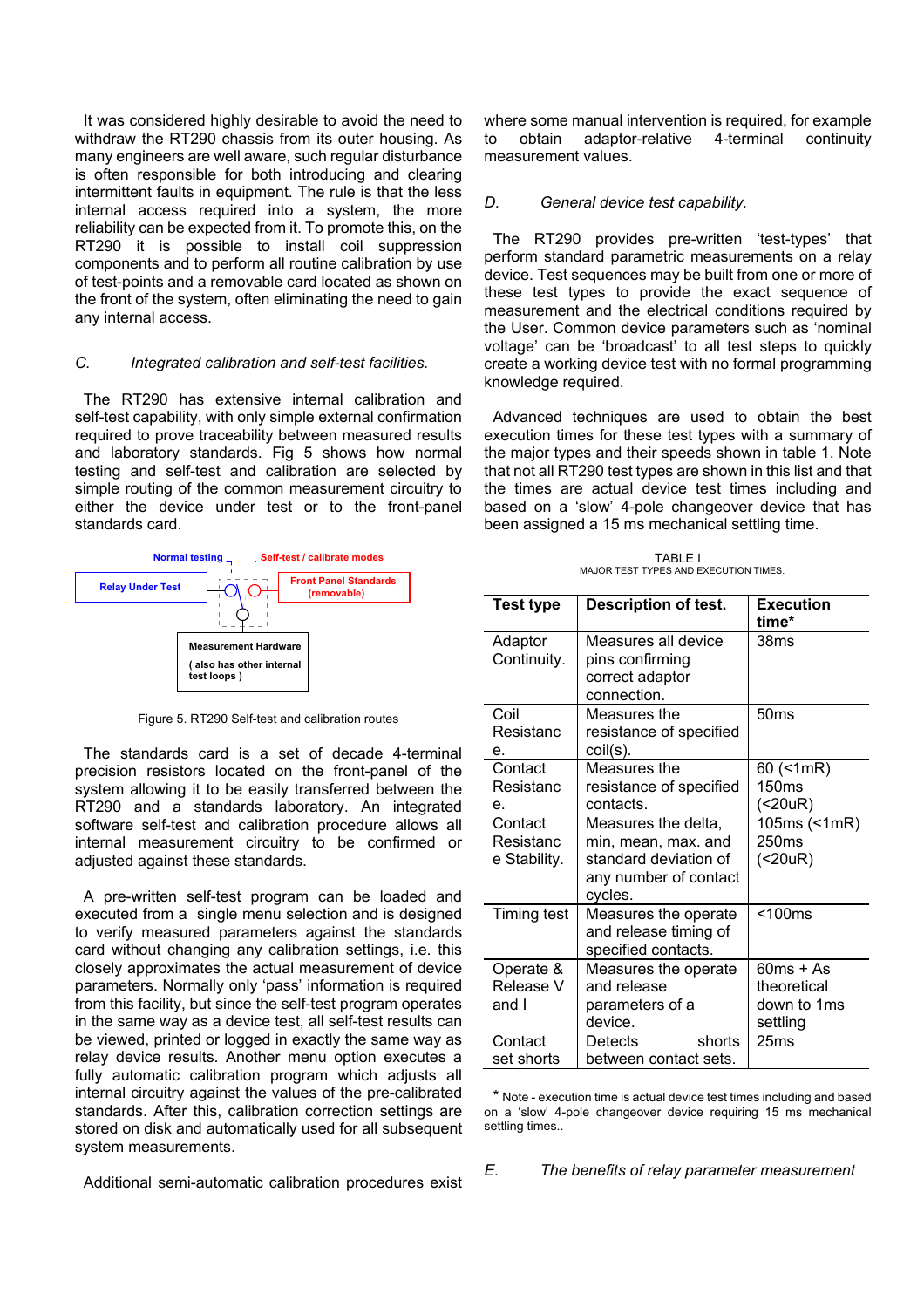#### *using the RT290 'DSP' architecture.*

The RT290 achieves a high test throughput by a combination of traditional analogue measurement techniques and more recent advances in digital control and software processing. This combination can be illustrated by a more detailed examination of the DSP architecture of the RT290 and the way in which measurements of contact resistance are made.



Figure 6. RT290 Contact resistance measure architecture using DSP **techniques** 

Fig 6 shows the internal signal flow that is employed when measuring contact resistance (CR). CR must be measured 'in parallel' on all contacts together, so the RT290 implements up to 8 'contact cards' each containing the necessary contact interface analogue circuitry and acting as a 'head unit' that connects using a 4-wire (Kelvin) connection directly to one changeover contact on the device-under-test. For low-level CR measurement this circuitry translates a common test current sine waveform into a constant applied contact current of typically 10mA, limiting the maximum open-circuit voltage of this waveform to a programmed level (for example 20mV) and buffers the resulting contact voltage-drop.

In normal test systems, this voltage drop would be processed using additional analogue circuitry to rectify and filter it before presenting it for measurement by an analogue to digital converter. In the RT290 each contact card output feeds a high-speed CMOS analogue multiplexer which is automatically sequenced around all contact cards and allows the A/D digitiser to 'capture' a single pattern that contains information about the contact resistance of the entire device in one 'snapshot'. This digitised version of all observed contact voltage drops is complete by the end of the contact resistance measurement period and subsequent software processing extracts individual contact resistance results for each contact. The test method is illustrated in Fig 7.

Digital signal processing techniques are becoming much more common in high-end measurement systems for the reason that much of the traditional analogue circuitry can be implemented using subsequent software processing, minimising drift and stray pick-up as well as centralising measurement resources.



Figure 7. RT290 Contact resistance measure architecture using DSP techniques.

Correctly applied, this software processing achieves measured results that actually improve on stability over equivalent analogue techniques, and since the necessary algorithms do not need to run in 'real-time' we have easily implemented them to run in a few milliseconds on our internal PC controller using a fast, compiled, PASCAL language.

Another benefit of this DSP processing is that the quality of the measurement can be traded-off against measurement time by the User. In detailed laboratory investigations into contact resistance, the most precise, stable results are usually required and it is less important that such measurements may take 150ms to achieve a few tens of micro-ohms performance. In production however, a 50mR device contact can be tested against an 80mR test limit by using a short 60ms version of the same test, still with performance better than 1mR - a significant increase in throughput and of additional benefit where multiple CR measurements are required,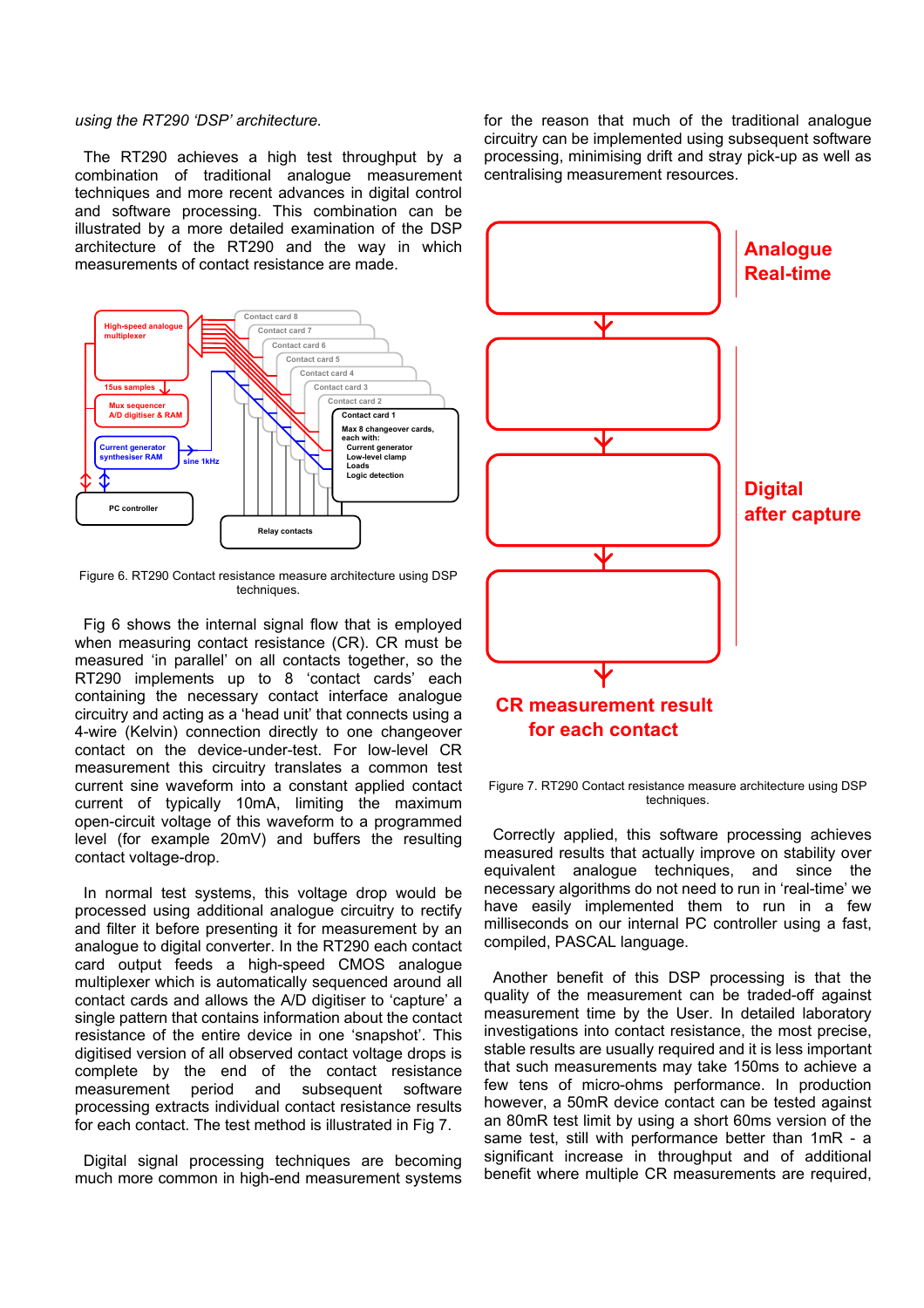for example in measuring CR stability. New relay devices are shrinking in geometry and it is reasonable to expect that this will lead to an increase in production line throughput requirements, making it essential that a parametric system can keep up with these increases. To this end the RT290 offers four settings for contact resistance measurement quality and we have seen actual device contacts measured in adaptors to better than 1mR in 20ms.

As well as these direct measurement benefits, a digital processing architecture can be reconfigured easily in software to apply it to the needs of different relay tests. For the measurement of contact timing for example, the RT290 configures its architecture such that the relay coil is switched at 'time zero' followed by the contact logic states being 'captured' into the digitiser RAM over the required test period. At the end of this time a pattern is available showing the actual contact activity whilst the device was switching. This contact pattern data is a standard RT290 display as shown in Fig 8.



Figure 8. RT290 Timing test output graph showing actual contact effects at the switching point.

This display is analogous to viewing the 'captured' contact resistance voltage drop for CR measurement but where the actual contact open and closed states can be seen. During the timing test the RT290 further processes this displayed pattern to derive actual parameter values for operate and release time, bounce time and number of bounces for each relay contact. These values are then compared with pre-programmed test limits to obtain a pass or fail for that test step. An obvious benefit of this processing sequence is that data viewed graphically in a laboratory situation can be exactly correlated with parametric results obtained from a production line test and without any additional time penalty - the RT290 can do all of this timing test measuring and processing in less than 100ms.

When assessing a contact 'bounce', the RT290 uses its digital processing to apply exactly the required bounce criteria to the observed contact pattern, for example to apply the telecom specification that 'events of less than 10us shall be ignored'. With analogue filtering such simple definitions are actually quite difficult to implement and create inaccuracies in bounce counts when the actual bounce is close to the definition limit. These relay contact 'bounces' are often a subject of much discussion between Customers and Vendors and the RT290's various levels of 'brick-wall' filtering using digital techniques ensures that contact display and measurement is as close as possible to the specification.

#### *F. An example of a magnetic circuit investigation.*

For the relay designer, the ability to make magnetic circuit investigations is very important, and much time can often be spent in setting up the hardware to investigate relationships between various motor and contact parameters. Using the synchronous digital capability of the RT290 it is possible to synthesise coil drive waveforms whilst synchronously capturing contact electrical conditions to aid in such investigations.



Figure 9. Configuration for monitoring magnetic circuit effects between motor and contact sets.

In the example configuration shown in Fig 9, a linear voltage ramp is synthesised and applied to the device coil. At the same time the coil current and all contact states are captured and digitised. The 'test' runs for some 25ms during an operate or release action of the device and at the end of this time, information is available of the form shown in Fig 10 that clearly shows the motor action in relation to the contact activity. Software processing development is currently being undertaken to use this method to implement a routine 100% production test for contact force.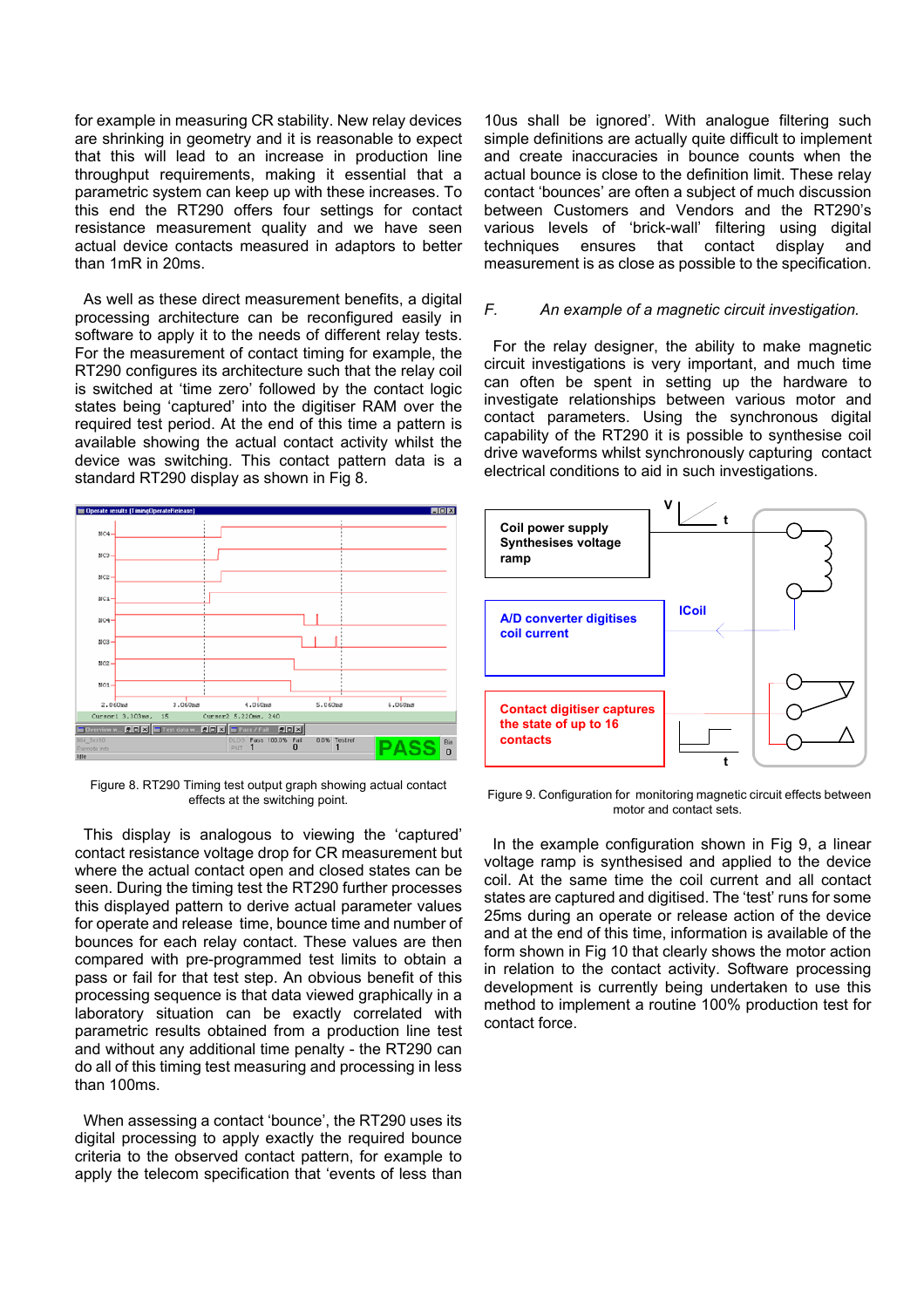| $\blacksquare$       | Coil data                                                                |            |
|----------------------|--------------------------------------------------------------------------|------------|
| 60.192mA             |                                                                          |            |
|                      |                                                                          |            |
| 0.039 <sub>mA</sub>  |                                                                          |            |
|                      | 0.000 s 3.027ms 6.055ms 9.082ms 12.109ms15.137ms18.164ms21.191ms24.219ms |            |
|                      | Cursor1 15.137us, 0.039mA Cursor2 24.991ms, 60.192mA                     |            |
| $\blacksquare$       | <b>Timing results</b>                                                    |            |
| $NC4-$<br>$NC3-$     | IП                                                                       |            |
| $NC2-$<br>$NC1-$     | w                                                                        |            |
| $NO4-$               |                                                                          |            |
| $NO3-$<br>$MO2 -$    |                                                                          |            |
| $NO1 -$              |                                                                          |            |
| 0.000 s              | 20.000ms<br>5.000ms<br>10.000ms<br>15.000ms                              |            |
|                      | Cursor1 1000.000ns, 15<br>Cursor2 24.999ms, 241                          |            |
| C:\RT290\MT4MAG5.R90 | Failed<br>Test<br>Passed<br>Pnt<br>۰<br>Â<br>0                           | <b>Bin</b> |
| Idle                 | 100%<br>0%<br>Dlog                                                       | n          |

Figure 10. Typical output of the magnetic circuit investigation.

#### *G. Software programming facilities and the ZEUS test shell.*

Deciding on a suitable environment for programming relay tests can be difficult. There is no doubt that the flexibility and speed of 'raw' compiled 'C' code is an attractive solution for a well-defined production application, but the price can be long development times and the requirement for a high level of programming expertise. At the other extreme the traditional 'menu style' programming (where the user simply enters numeric values and chooses items from lists) can create test sequences quickly but can appear clumsy and inflexible when used for production requirements. To reconcile these demands, Applied Relay Testing has created their ZEUS test shell, a menu-programmed environment that has a number of custom programming extensions that make it possible for users to create tests quickly whilst retaining a high level of conditional control over test actions if and when required.

The RT290 implementation of this test shell is available with versions for MSDOS or Windows environments to suit any special production or laboratory preferences. Relay test 'types' are selected by the user and built into an ordered test sequence where each test step makes the required actions and measurements on the relay device under test. The actions of each test step can be modified by the user by editing its conditions. Running the test sequence gives an overall PASS or FAIL and individual pass, fail and numeric results for each test step.

Fig 11 illustrates an overall test sequence shown in its 'test data' display form in which the test program would be designed. It can be seen to clearly display each test step and the order of actual test execution.

| RT290 SOFTWARE V1.01 25/11/96                               | $\Box B$ $\times$                             |  |  |  |
|-------------------------------------------------------------|-----------------------------------------------|--|--|--|
| Edit View Run Options Window Help<br>File                   |                                               |  |  |  |
| Test data window                                            | EOX                                           |  |  |  |
| 1[P] "Batch definition"                                     | A test of an MT4 4pc/o,                       |  |  |  |
| 2[P] "Adaptor check"                                        | RAdaptMax: 2.89<br>R                          |  |  |  |
| 3[P] "CR Normally Open"                                     | MaxCRNO: 0.0272 R                             |  |  |  |
| 4[P] "CR Normally Closed"                                   | MaxCRNC: 0.0298 R                             |  |  |  |
| 5[P] "CR stabilitu"                                         | Max NO: 0.0271 R Max                          |  |  |  |
| 6[P] "Coil resistance"                                      | RCoilMax: 80.699 R                            |  |  |  |
| 7[P] "U Operate & Release"                                  | Op: 3.500 U, Rel:                             |  |  |  |
| 8[P] "I Operate & Release"                                  | 0p: 43.750 mA. Re1:<br>12                     |  |  |  |
| 9[P] "Timing Test"                                          | Op: 5.145 ms, Rel:                            |  |  |  |
| 10[P] "Diode check"                                         | OK: Confirmed no diode.                       |  |  |  |
| 11[P] "Functional check"                                    | OK: Confirmed functional                      |  |  |  |
| 12[P] "Dunamic CR"<br>13[P] "Check for contact set shorts"  | Graph available: Set 1.<br>No shorts detected |  |  |  |
|                                                             |                                               |  |  |  |
| [End program]                                               |                                               |  |  |  |
|                                                             |                                               |  |  |  |
|                                                             |                                               |  |  |  |
| Overview w <b>E D X F</b> Pass / Fail<br>$B$ $ D $ $\times$ |                                               |  |  |  |
| <b>DLOG</b> Pass 100.0%<br>Fail<br>paper.R90                | $0.0\%$ Test ref<br>Bin                       |  |  |  |
| 2<br>0<br><b>PNT</b><br>Remote info                         | $\overline{2}$<br>$\Omega$                    |  |  |  |
| Idle                                                        |                                               |  |  |  |

Figure 11. An RT290 display of an overall relay test sequence.

Selecting the Coil Resistance test step '6' and opening it for viewing we see the following typical displayed layout for a test step as in fig 12:

| RT290 SOFTWARE V1.01 25/11/96                                                                                                                                                                                                                                                                                            | $   \sqrt{2}$                                                                                                                                         |
|--------------------------------------------------------------------------------------------------------------------------------------------------------------------------------------------------------------------------------------------------------------------------------------------------------------------------|-------------------------------------------------------------------------------------------------------------------------------------------------------|
| File Edit View Run Options Window Help                                                                                                                                                                                                                                                                                   |                                                                                                                                                       |
| <b>Test data window</b>                                                                                                                                                                                                                                                                                                  | 1 - 1 O                                                                                                                                               |
| C124 Device coil suppression<br>C123 Coil polarity<br>C210 Voltage to apply<br>C310 Current to apply<br>C510 Settling time<br>C415 Max Rooil pass limit<br>[414/<br>C414 Min Rooil pass limit<br>74151<br>C601 Use temperature probe<br>C602 Temperature coeff of wire                                                   | $=$ Network #0<br>$=$ Normal ( high is +ve)<br>$2.500$ U<br>125.000 mA<br>10.000 ms<br>82.000 R<br>. .<br>78.000 R<br>. .<br>$=$ Yes<br>P/Dq<br>0.403 |
| C603 Refer back to temperature<br>C604 Non-probe correction factor<br><b>RESULT SUMMARY RCoilMax:</b><br>79.892<br>- R<br>TOTALS THIS STEP 100% Batch[P:1,T:1,F:0] Seq[P:1,T:1,F:0]<br><b>RESILT LIST</b>                                                                                                                | 20.0<br>DeqC<br>1.000<br>Ξ                                                                                                                            |
| <b>R1 Test status</b>                                                                                                                                                                                                                                                                                                    | = Test OK                                                                                                                                             |
| R100 Measured coil voltage<br>R200 Measured coil current<br><b>R400 Actual coil resistance</b><br><b>R401 Corrected coil resistance</b><br>[414/415]<br>R500 Measured temperature<br>DATALOG True [Always]<br>True [Always]<br>PRINT<br>HANDLER BIN Fail:5, Pass:0<br>JUMP False [Never] to <end of="" program=""></end> | 2.584<br>п<br>31.288 mA<br>Ξ.<br>80.017 R<br>79.892<br>R<br>$\blacksquare$<br>20.4<br><b>DegC</b><br>Ξ.                                               |
| Overview w $\boxed{\blacksquare \blacksquare \boxtimes \parallel} \blacksquare$ Pass / Fail<br><b>PDX</b>                                                                                                                                                                                                                |                                                                                                                                                       |

Figure 12. The RT290 Coil Resistance test step opened to display all of its data.

The test conditions appear in the upper part of the display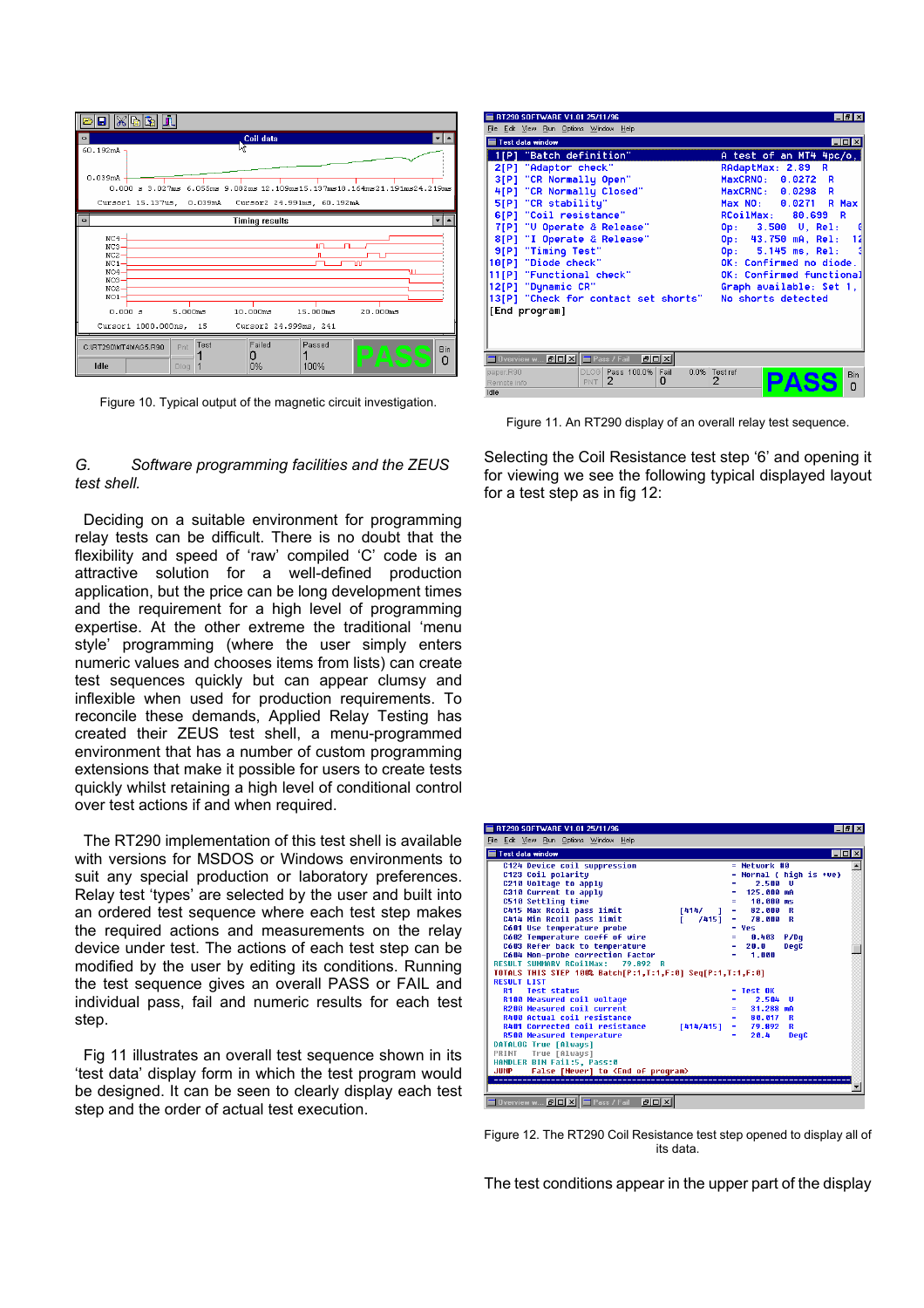(e.g. C210) and the test results in the lower part (e.g. R100). The conditions section comprises supplied constants (e.g. C602, 'Temperature coefficient of wire'), device settings (e.g. C210, 'Voltage to apply'), and actual program test limits (eg C414 and C415). Results comprise measured and derived values including the 'bottom line' result R410 ('Corrected coil resistance'). Other lines are additional controls and summary items for this test step. Test programming involves simply changing the required conditions by entering new values or selecting from a list of pre-defined choices. To quickly create complete test sequences, several methods are available to enter 'common' conditions, while for the greatest flexibility each test step may be programmed with its own specific test conditions.

Most users have a well defined idea of the amount and statistics for two parameters. type of information that they wish to see on the screen during normal use of the equipment, for example a production application may call for only a few results and totals. To provide this, the test shell includes a flexible 'overview' mode of display as shown in Fig 13.

| RT290 SOFTWARE V1.01 25/11/96 - [Overview window]                                                    | - 18     |  |  |  |  |  |  |  |
|------------------------------------------------------------------------------------------------------|----------|--|--|--|--|--|--|--|
| Edit View Run Options Window Help<br>File                                                            | -191     |  |  |  |  |  |  |  |
| Acme Relay Mfg Inc.                                                                                  |          |  |  |  |  |  |  |  |
| Test results for part number ABCD1234                                                                |          |  |  |  |  |  |  |  |
| CR.                                                                                                  | Set4     |  |  |  |  |  |  |  |
| NO 0.0221 R 0.0219 R 0.0267 R 0.0273                                                                 | R        |  |  |  |  |  |  |  |
| <b>NC</b><br>0.0221 R 0.0226 R 0.0297 R 0.0297                                                       | R        |  |  |  |  |  |  |  |
| Coil resistance: 79.772 R<br>Operate voltage: 3.500 U                                                |          |  |  |  |  |  |  |  |
| Release voltage:<br>1.000 U                                                                          |          |  |  |  |  |  |  |  |
| Operate time:<br>4.704 ms                                                                            |          |  |  |  |  |  |  |  |
| Release time:<br>3.176 ms                                                                            |          |  |  |  |  |  |  |  |
|                                                                                                      |          |  |  |  |  |  |  |  |
| DLOG Pass 100.0% Fail<br>0.0%<br><b>Test ref</b><br>paper.R90<br>15<br>15<br>0<br>PNT<br>Remote info | Bin<br>0 |  |  |  |  |  |  |  |
| Idle                                                                                                 |          |  |  |  |  |  |  |  |

Figure 13. An example of the custom 'overview' window that simplifies displayed information during routine testing.

This overview display is a free-form text template that can be designed and laid out by the User to suit the actual display requirements of the application, including as much or as little of the actual test data information as is required. For example after only one test sequence run on a 4-pole changeover relay, the test data display of Fig 12 contains a scrollable display of over 100 actual results, and although there are ways of reducing the displayed test data information, the overview window provides a fully customisable display that can be made to show only those items chosen and to require no scrolling. This display style may be mixed with other display summaries such as those shown in Figs 14 and 15 to obtain the most brief yet informative combination that the application dictates.



Figure 14. An example of a 'production' display that includes historical



Figure 15. Some applications may benefit from the least amount of displayed data.

The ZEUS test shell goes a long way beyond conventional menu programming environments with its comprehensive facilities for device sorting and grading. The test sequence shown in Fig 11 can be viewed in another mode that shows only the test steps, their 'bin' values and 'jumps' as shown below in Fig 16.

| RT290 SOFTWARE V1.01 25/11/96                                                                                                                             | $ \theta$ $\times$ |
|-----------------------------------------------------------------------------------------------------------------------------------------------------------|--------------------|
| File Edit View Run Options Window Help                                                                                                                    |                    |
| <b>Test data window</b><br>$\Box$ ol $\times$                                                                                                             |                    |
| A test of an MT4 4pc/o, 50 relay.<br>1[P] "Batch definition"                                                                                              |                    |
| RAdaptMax: 3.03 R<br>2[P] "Adaptor check"<br>HANDLER BIN Fail:1, Pass:0<br>JUMP False [Fail] to <end of="" program=""></end>                              |                    |
| 3[P] "CR Normally Open"<br>MaxCRNO: 0.0273 R<br>HANDLER BIN Fail:2, Pass:0<br>False [Fail] to <6:"Coil resistance"><br>JUMP                               |                    |
| 4[P] "CR Normally Closed"<br>MaxCRNC: 0.0299 R<br>HANDLER BIN Fail:3, Pass:0<br>JUMP False [Fail] to <6:"Coil resistance">                                |                    |
| 5[P] "CR stability"<br>Max NO: 0.0272 R Max NC: 0.0299<br>HANDLER BIN Fail:4. Pass:0<br>JUMP False [SFail and (SFailedThisSeq < 4)] to <5:"CR stability"> |                    |
| 6[P] "Coil resistance"<br><b>RCnilMax: 79.892 R</b><br>HANDLER BIN Fail:5, Pass:0<br>False [Never] to <end of="" program=""><br/><b>JUMP</b></end>        |                    |
| Overview w <b>BDX</b> Pass / Fail<br>$B$ $ D $ $X$                                                                                                        |                    |
| DLOG Pass 100.0% Fail<br>0.0% Test ref<br>paper.R90<br>0<br>PNT<br>Remote info<br>Idle                                                                    | <b>Rin</b><br>n    |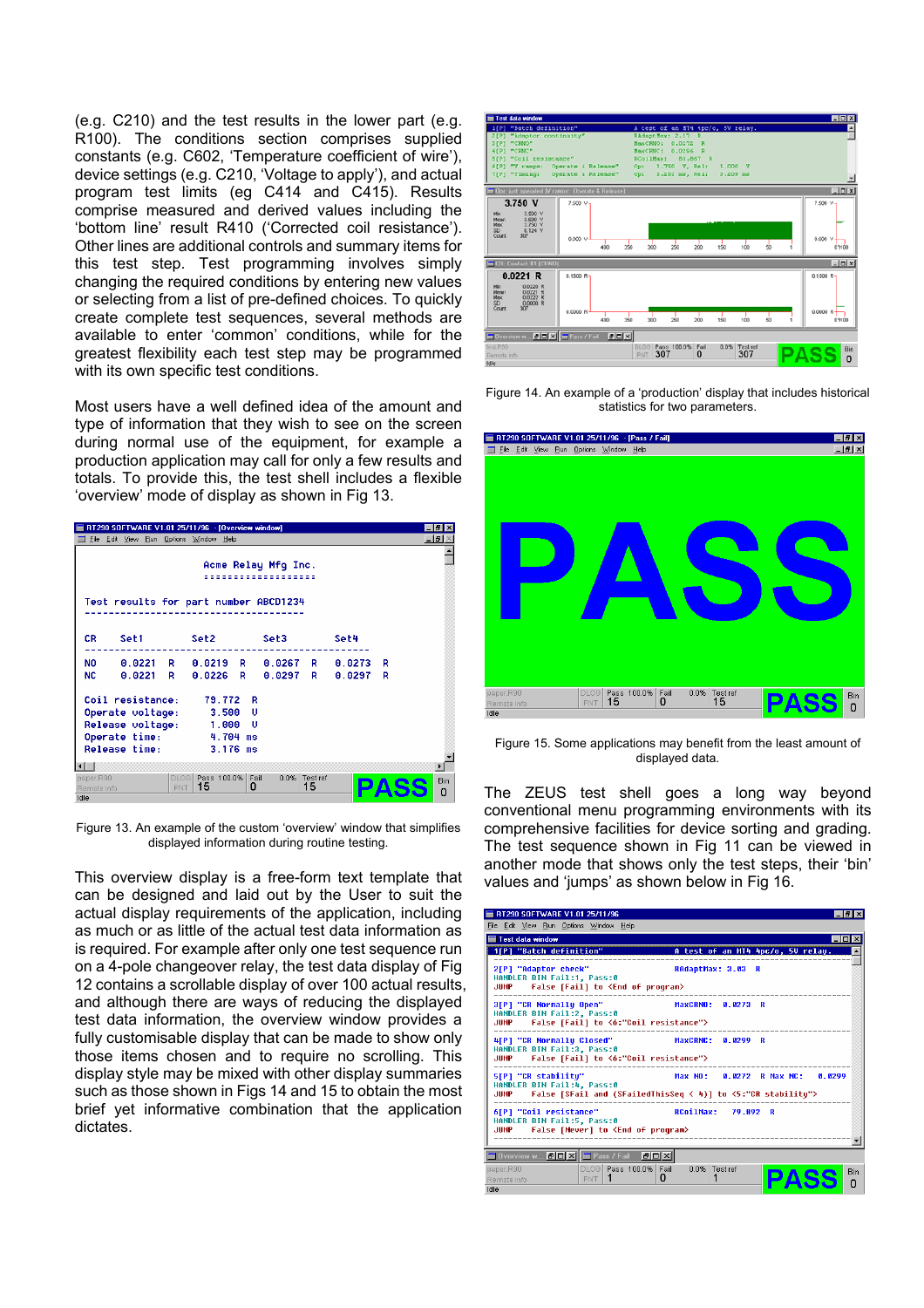Figure 16. A view of a test data sequence showing only the test steps, their 'bin' values and 'jump' statements for sorting and grading.

This shows the first few test steps of the sequence each with a pair of 'control statements'. After executing a test step, the JUMP statement allows control to be transferred to another test step based on some expression - for example the 'Adaptor check' test step is seen to transfer control directly to the end of the program, skipping all other tests if it fails ([FAIL]), i.e. there was no valid device connection to permit the other test to execute. Another example shows the 'CR Normally Closed' test skipping the 'CR stability' test if it should fail. More complex expressions are also possible as shown in the jump statement for 'CR stability', here programmed to re-test the test step automatically up to 4 times in any one sequence if it fails. The HANDLER BIN statement specifies the external output from the tester based on the pass/ fail result of each test step. Both PASS and FAIL values are programmable to unique values that signal externally to a device handler allowing it to sort devices into various fail and pass grades. By using combinations of these BIN and JUMP statements, 'intelligent' production test sequences can be constructed that routinely make short simple and fast device tests but where more investigative tests are made should a device fail, so maintaining the highest possible production throughput combined with the maximum failure data.

An advanced feature of the software is that any numeric condition in any test step can also take a 'BASIC-like' expression that can reference other conditions or results anywhere in the test sequence - much like the action of a dedicated relay test 'spreadsheet' where every condition and result has been assigned a 'cell reference'. Using this capability it is possible to link test steps together to implement some custom test situation that would otherwise require a new test type to be created, for example where it might be required to measure contact resistance at (say) 120% of the measured relay operate voltage. This capability can also be used to create a generic test sequence where most conditions are simply expressions based on 'one-time' definitions of device values. As well as referencing other conditions and results these expressions can also include many pre-declared global functions such as step and sequence totals, or 'true' or 'false' results from step or sequence pass / fail results.

#### III. TESTING RELAYS AT HIGH-VOLTAGE

#### *A. Introduction to the RT901 High-voltage Relay Test System.*

High-voltage testing of any device is not a simple process, due in part to the necessary safety precautions which slow the otherwise straightforward test methods and to the rate with which high voltages can be switched at the device under test. This difficulty increases when testing multi-contact relays due to the large number of test paths that must be verified, each requiring repeated reconnection of device and test system.

Applied Relay Testing has produced the RT901 which dramatically simplifies and speeds the high-voltage testing of relay and other multi-terminal devices by allowing fixed test leads to be connected to each terminal of the relay device and then to use internal switching to route high-voltages, grounding or current flow detection to the required device pins under control of a simple User-defined software test sequence.



Figure 17. A typical RT901 High Voltage Relay Test System.

The RT901 can be visualised as a 'hi-pot' tester with an integral high-voltage, low leakage multiplexer, but its design and architecture goes further to allow turnkey testing on monostable or bistable relay devices with up to six changeover contacts and one or two coils. For the demands of production test and a high test confidence, a modular hardware architecture is used with a comprehensive integrated self-test (see Fig 18).

Testing is controlled by an integrated PC-compatible processor that controls the hardware modules using a high-speed 2-wire serial link. Using simple menu programming techniques, pre-written test 'types' such as 'breakdown' or 'insulation resistance' are selected and their conditions edited to obtain the required parameters and device routing. These test steps form a device test sequence that can easily be created for a production test application (where the device is required to be quickly confirmed as functional against specified voltages) or for a laboratory investigation (where voltage ramps are required to determine actual device breakdown or insulation resistance parameters).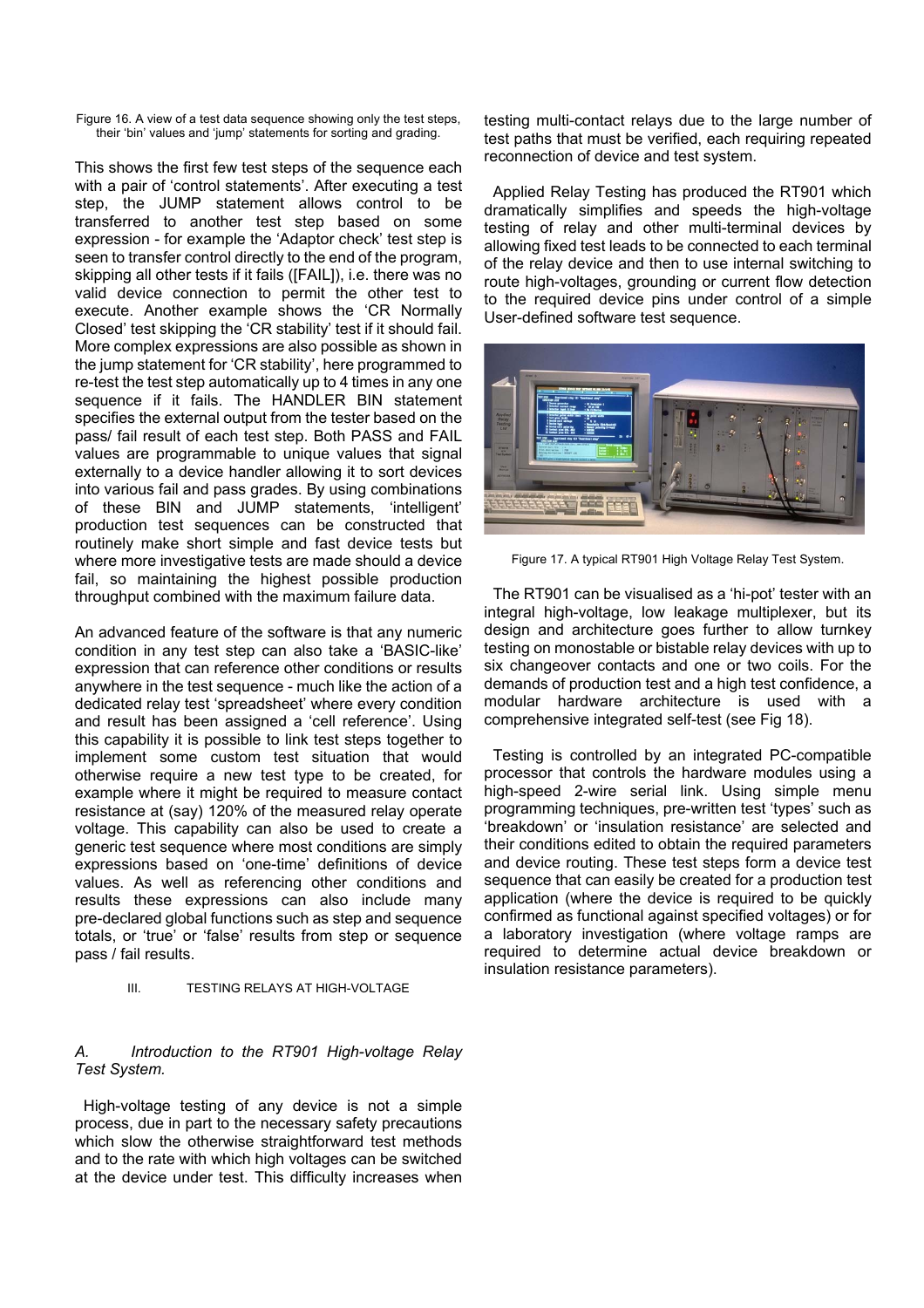

Figure 18. Close-up of an interchangeable high-voltage generator on the RT901

## *B. RT901 Design and architecture.*

Each test step in the software device test sequence specifies a required device route for the application of high-voltage and the connection of grounding or current-detection resources. The architecture that is used to create this capability is shown in Fig 19.



Figure 19. The architecture of the RT901 High-voltage Test System.

For simplicity, this architecture is illustrated with the example of a single changeover contact monostable device. Two high voltage generator modules are available, one for AC and the other for a DC supply. Under control of the integrated processor, any terminal of the relay under test can be connected to any one of the 3 'buses' shown, i.e. the high-voltage bus, the ground bus, or the detector bus. A device test is then performed by configuring the selected generator to supply its output to one group of device pins via the high voltage bus, and connecting the current detector to another group via the detector bus. Other pins are either specified to remain either 'open' or 'grounded'. The current detector has a programmed monitoring 'time window' during which it records any current events that exceed a programmed amplitude and pulse width - this permits the User to employ their own in-house definition of what actually constitutes a 'breakdown event'. In addition to the

milliampere levels of detection necessary for breakdown testing, the internal guarded construction of the test system and its multiplexer is able to support measurements of device current down as far as picoampere levels for insulation resistance testing.

This architecture and its software control greatly simplifies the testing of relays, since no user interaction is required. As well as an obvious improvement in safety, the RT901 has features that ensure a very short production test time for functional tests, with up to 7 device routes tested per second. This high speed is obtained by a combination of techniques including the use of vacuum tungsten multiplexer reed switches and careful attention to the high-voltage generators to ensure that they can be turned on and off quickly but in a controlled manner - this allows the multiplexer to switch 'cold' and gives a fast set-up and clear down of charge at the device. To achieve this has required some special high voltage power supply generation techniques to be developed.



Figure 20. The high-speed HV output switching that selects the DC generators in the RT901.

Fig 20 shows the method used in the high-voltage DC generator for fast settling to the required test voltages. This switching solves a major problem with high DC voltages in that they cannot be programmed to a specific target value very quickly. Typically, it is possible to quickly move upwards to a target voltage, but moving back downwards to a lower voltage requires some type of charge sinking mechanism which is difficult to manage with a single high voltage DC power supply. A bipolar output supply with feedback can seem attractive but can exhibit stability problems during the transition. The solution used here is to capitalise on the usual relay requirement for two major test voltages by creating a generator that contains two fixed DC power supplies, one for the 'across contacts' voltage, and the other for the 'coil to contacts' voltage. These two 5kV power supplies 'DC1' and 'DC2' are routed through specially developed 7kV MOSFET semiconductor switches SW1 and SW2 to the common high-voltage bus, with a third grounding switch SW3. Prior to a fast production test where fixed voltages are to be applied to the relay device and breakdown events monitored, the test system programs DC1 and DC2 to each of the two discrete relay test voltages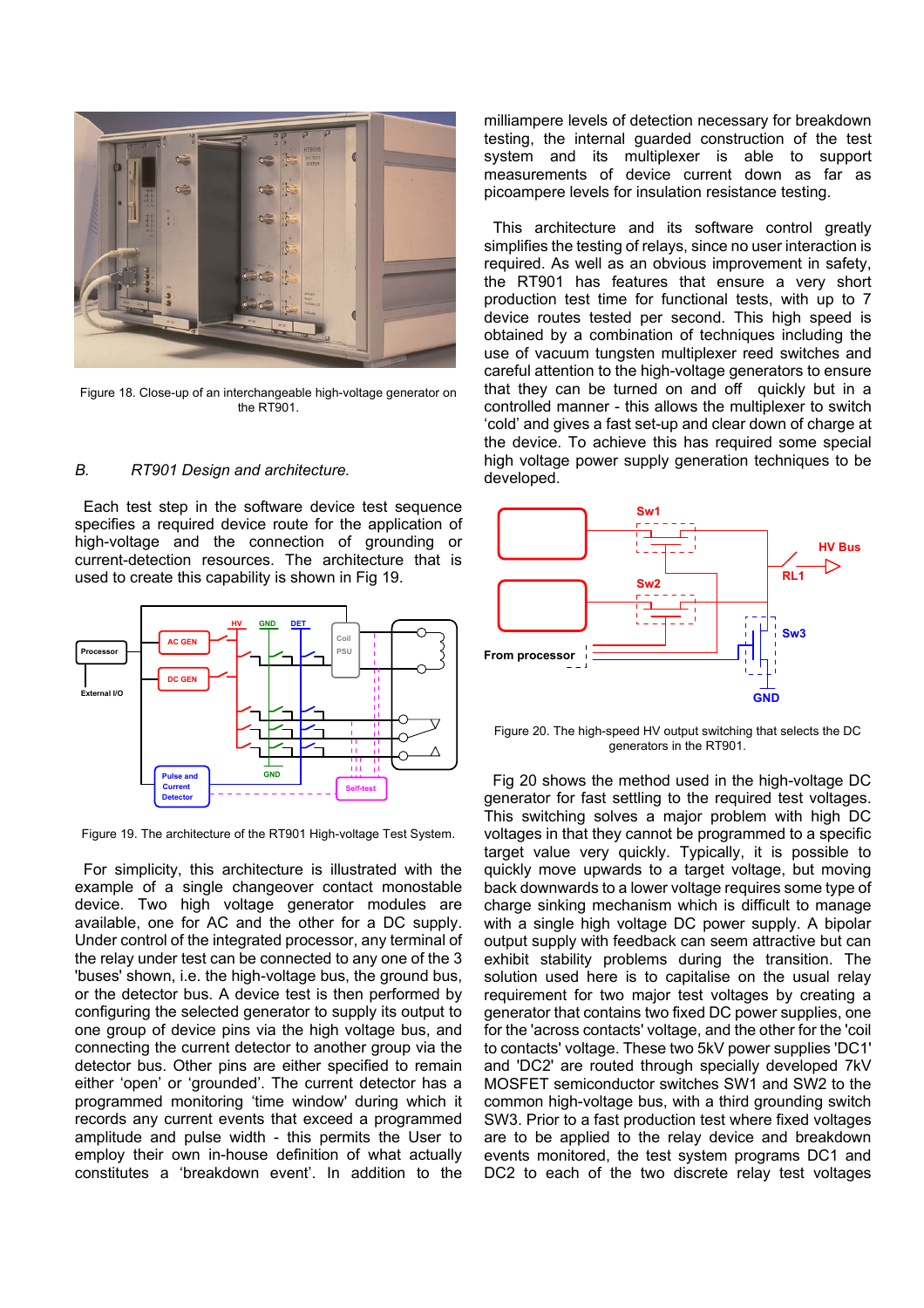required and they now remain fixed (unless required by more complex test programming). During the actual test step, switch SW1 or SW2 connects the required generator to the high voltage bus, with SW3 closing to provide a controlled discharge of the bus between test steps. Whilst the bus is discharged, the mechanical multiplexer relays are permitted to take a new state ready for the next test and so do not switch any 'hot' load. Using this technique, it is possible to generate voltage 'pulses' at the device with widths of only a few tens of milliseconds, making it possible to perform a high-voltage test sequence on even a complex relay device in only a few hundred milliseconds.



Figure 21. The signal path in the AC generator.

The RT901 has high-voltage AC capability which is implemented using the AC generator architecture shown in Fig 21 and which is capable of any combination of amplitude groups of sine-wave cycles at the device. Just prior to a group of cycles, the processor configures the variable amplitude oscillator to the required voltage and to start the cycle group, a zero-voltage switch gates this oscillator through to the power amplifier such that the resulting transformer drive starts and stops cleanly at a zero crossing. With the forced drive voltage from the low-impedance power amplifier, the HV bus settles to the new demanded sine amplitude within a few milliseconds and thus needs no actual discharge. Since these cycle groups have no DC component, the settling time to a new amplitude is almost zero. AC waveform ramps are also controlled to only change amplitude at the zero-crossing.

## *C. Safety with high voltages on the RT901.*

The vital issue of safety with high-voltages is addressed at several levels within the RT901. All device connections are made using easily accessible front-mounted high-voltage connectors and coaxial cable but with access to these connections restricted by a fixed acrylic panel. This prevents unauthorised tampering while still allowing system operation to be observed on the indicator Led's associated with each device pin.

The high voltage switching and generation is under software control and cannot be relied upon for the ultimate safety of personnel, so it is necessary to create an interface to an external interlock 'break' switch that must open to permit access to the device under test or for adaptor maintenance. To connect to this interlock circuit the RT901 physically separates its internal high-voltage circuitry into a 'generator bus' and a 'connection bus', each brought out to an external high-voltage connection and making this connection is necessary before any device terminals are able to take up the programmed high voltage. In a typical complete installation a suitable device test-fixture would be provided having an opening access cover which breaks this interlock link and shorts all device pin connections to ground thus providing a high degree of safety to the Operator.

#### *D. The importance of equipment self-test for relay high-voltage testing.*

In any relay test situation it is always very important to have a high level of confidence in the reported results. With a parametric system this is relatively easy since an adaptor continuity test is available to confirm that a device actually exists and in any case most measured parameters 'fail-safe' outside of their associated limit pairs to give a high degree of certainty that faulty hardware is detected. However when testing for breakdown or leakage current the nature of the equipment and the connection to the device creates a situation where missing devices or faulty connections might be assessed incorrectly as a 'pass', a situation to be particularly avoided in automated production test.

As a production tester, the RT901 attempts to prevent this in two main ways. First, the breakdown test can be used 'inverted' i.e. to 'expect' a 'breakdown' to occur at a specified low voltage, allowing the User to create a simple 'device exists' check by testing across known closed contacts instead of always testing only paths that are open. Second, every connection to the device has an integral hardware feedback path inside the RT901 that routes from the actual device pin connector back into the measuring circuitry via a very high value resistor (see 'self-test' in Fig 19). The fully automatic self-test program makes a number of internal checks on the generators and other resources followed by more system-wide checks including this feedback route, verifying every device connection to be capable of sourcing a high voltage and detecting small currents. Although by itself this does not confirm that the device is actually connected, the technique does rule out all open-circuit faults in the internal test hardware and high-voltage multiplexer that may otherwise lead to faulty devices being 'passed'.

#### *E. Automating high voltage testing chores with software.*

The RT901 software is designed to allow the user to quickly set-up and run high-voltage relay device tests for either production or laboratory test. Production testing would typically use the 'breakdown pulse' test type (dielectric withstand voltage) to quickly perform a go/no-go check on the device by applying a fixed,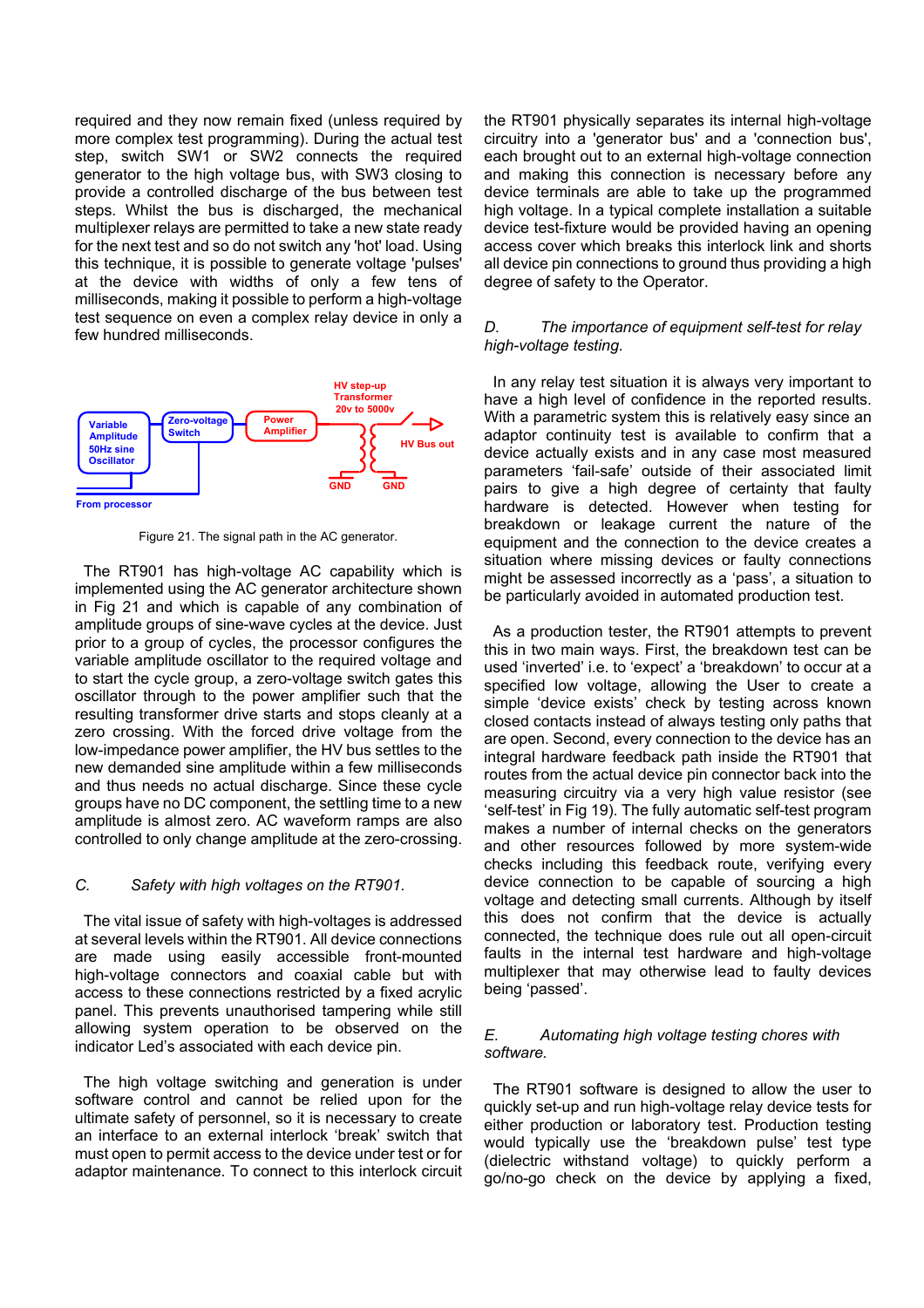programmed voltage to the required device terminals and confirming that no breakdown events occur during an allowed monitoring time window. Laboratory testing would typically use the 'breakdown ramp' test to establish the actual point at which breakdown events occur by creating a test voltage ramp with programmed start, stop, step size and application rate parameters. By default, the first breakdown event causes the ramp to return to zero with the event voltage recorded. Other test types such as leakage current (insulation resistance) are also available for inclusion and can be mixed with breakdown tests or used to create completely stand-alone insulation resistance device tests.

A typical device test sequence is built up from one or more of these test types, and they can be mixed or repeated freely using our ZEUS test software described more fully in section II.G. Each test type is configured with a number of input parameters ('conditions') which are easily edited, defining voltages, times, device terminal groups and other test step characteristics. An example of some of these conditions and the ease of editing the required device pin routes is shown in Fig 22 where the User can create a 'footprint' for any test device and simply click on the pin to specify its settings for each test step.



Figure 22. An example of assigning pin resources using a device 'footprint' in the RT901 test software.

All test conditions can be edited by simple key-presses, prompting the User for either numerical values or with a menu list of the available choices. For advanced Users, arithmetic expressions can be used in place of simple numeric values, too, allowing a 'spreadsheet' style of test programming. An important point is that this high-voltage testing environment is identical to that of our RT290 parametric test system, resulting in a useful saving in learning time and making it very convenient for Users and Operators who need to move between the systems.

#### IV. COMBINING EQUIPMENT FOR HIGH-VOLTAGE AND LOW-LEVEL PARAMETRIC RELAY TESTS.

For maximum throughput in a production application, parametric and high-voltage tests can be made together using a configuration similar to that shown in Fig 23.



Figure 23. An example of the interconnection of equipment for a combined high and low-voltage production test.

Here a system controller - either a PLC, logic hardware or other host, can trigger measurements to be made by both systems using one of two interconnection methods:

Simple wired connection using 'START'. 'BUSY' and 'BIN NUMBER' signals.

Flexible RS232 serial remote control commands for measurement, test data file transfer and self-test.

In particular the RS232 connection allows a controller-based system to be built very quickly and has been used in real-world applications to feed-back real time measured results to control previous processes 'on-line'.

V. FLEXIBLE DEVICE TEST FIXTURING FOR HIGH VOLTAGES AND LOW LEAKAGE CURRENTS.

### *A. Introduction to the ART General Purpose Test Fixture.*

In many situations high voltage test systems such as our RT901 is connected directly to the Customers own mechanical handling equipment which already contains fixturing for the device. In situations such as Laboratory test where stand-alone, more flexible fixturing is required, Applied Relay Testing have developed a general-purpose test fixture that achieves a high level of performance at high voltage and low leakage currents.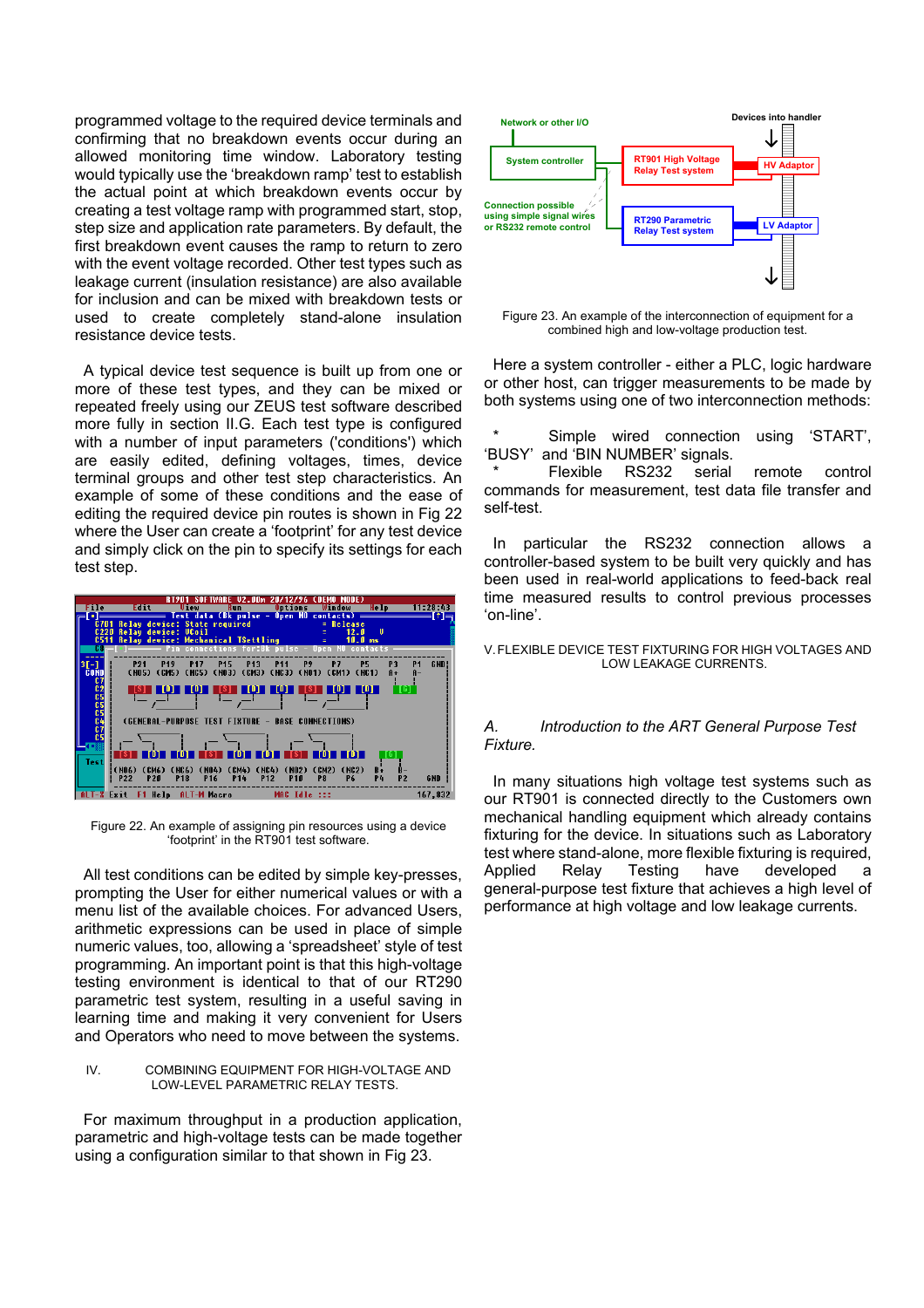

Figure 24 The general-purpose test fixture with device insert removed, showing the guarded device connections and sprung probes.

## *B. Test fixture design.*

The fixture is based on a fully-guarded, interlocked concept that uses individual PTFE device connection pillars each loaded with two spring probes and useful to around 10kV. A cross-section as viewed from the front is shown in Fig 25.



#### Key to drawing:

- A Device under test in socket, or empty if adaptor card is uncommitted style.
- B Transparent hinged cover, preventing access whilst voltages are present.
- C Pad on adaptor card underside. For High Voltage use, this pad is tracked directly to device with maximum spacing. For Insulation Resistance (leakage) measurements, an alternative adaptor card provides full guarding of each pad / track.
- D Adaptor card to suit specific device footprint, or uncommitted style for full flexibility.
- E Fixed support plate to carry nail assemblies and adaptor supports.
- F Cables to test system.
- G Nail assembly connecting cables to adaptor card. 2 paralleled nails mate with a single pad on the adaptor card for good connection.

Figure 25 Major features - GP Test Fixture.

This shows how each device connection is fully guarded by the action of the aluminium base plate (E) providing a ground path for any stray leakage currents. Various device footprints and fixture options are implemented by the use of insert (D) which carries the actual device socket. This insert has gold-plated track pads that mate with the spring-loaded probes and can be exchanged in a few seconds. All electrical connections are made using coaxial cable and internal SHV connectors giving excellent shielding and protection for both high-voltages and low currents.

A range of inserts are available ranging from the simplest 4mm terminal version to a surface mount relay style as shown in Figs 26 and 27.



Figure 26. Test fixture with a general-purpose 4mm terminal adaptor installed.



Figure 27. A close-up of a surface-mount relay adaptor insert for the text fixture showing detail (inset) of the retaining mechanics..

#### *C. Test fixture safety.*

Safety issues are addressed at several levels with the General-purpose Test fixture. Firstly, an integral high-voltage interlock switch works together with a lid locking mechanism and is designed to close only when the test fixture lid is closed. Normally this switch is interfaced to the test equipment and connected between the high-voltage generation and its distribution, ensuring the removal of high voltages when device access is permitted. Secondly, shorting links are mechanically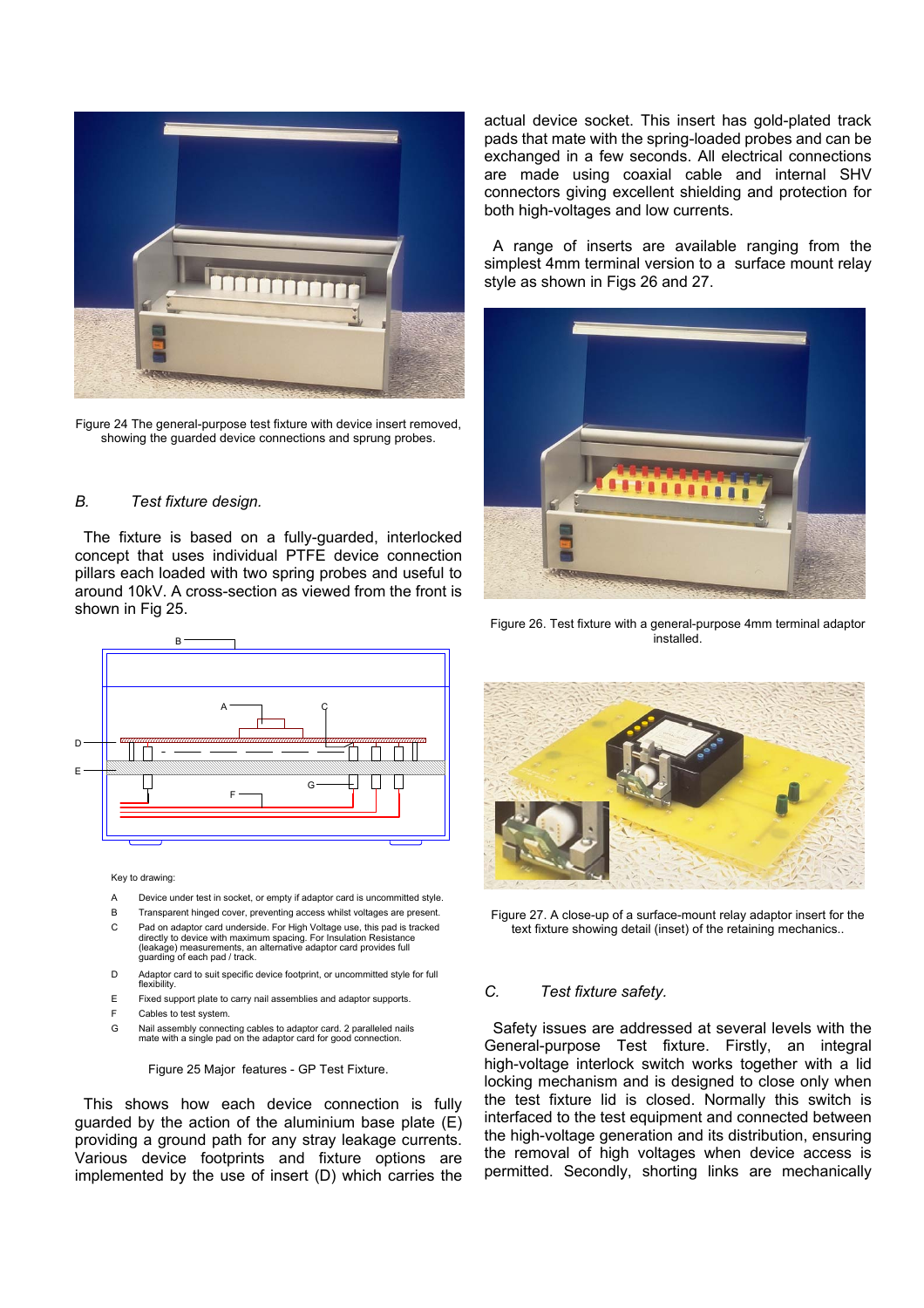linked internally to ground every test fixture connection unless the lid is locked, ensuring that any remaining stored charge is removed before access.

VI. LIFE-TESTING

## *A. Introduction to the RT96 Life-test system.*

To assess relay contacts under the conditions to which a Customer puts them, Applied Relay Testing offers the RT96, a modular Relay Life-Test System, which uses high-speed digital techniques to provide flexibility, turnkey operation, and measurement traceability.

The RT96 runs a life-test on up to 20 changeover contacts, making measurements of contact resistance, stick and bridge on every contact and on every operate and release operation throughout the test. Measurements are made in the presence of an optional load bank which can be fitted with a range of standard and custom load capability including Imax, Vmax and cable load types.



Figure 28 Overall view - RT96 life-test system.

During the life-test, the device contacts switch with the load networks applied, thus their environment is defined only by the load type, applied voltage and software-programmable parameters. After each contact switching action, the load network is then electrically removed and wide-range resistance measurement circuitry applied to all contacts, making defined measurements that do not depend on load parameters for their accuracy. The benefit of this technique is to provide standard, traceable contact measurement results across a range of life-test load types.

Devices can be mounted locally on small adaptor cards or housed within an adjacent environmental chamber and can be connected by simple low-cost flat-cable adaptor leads.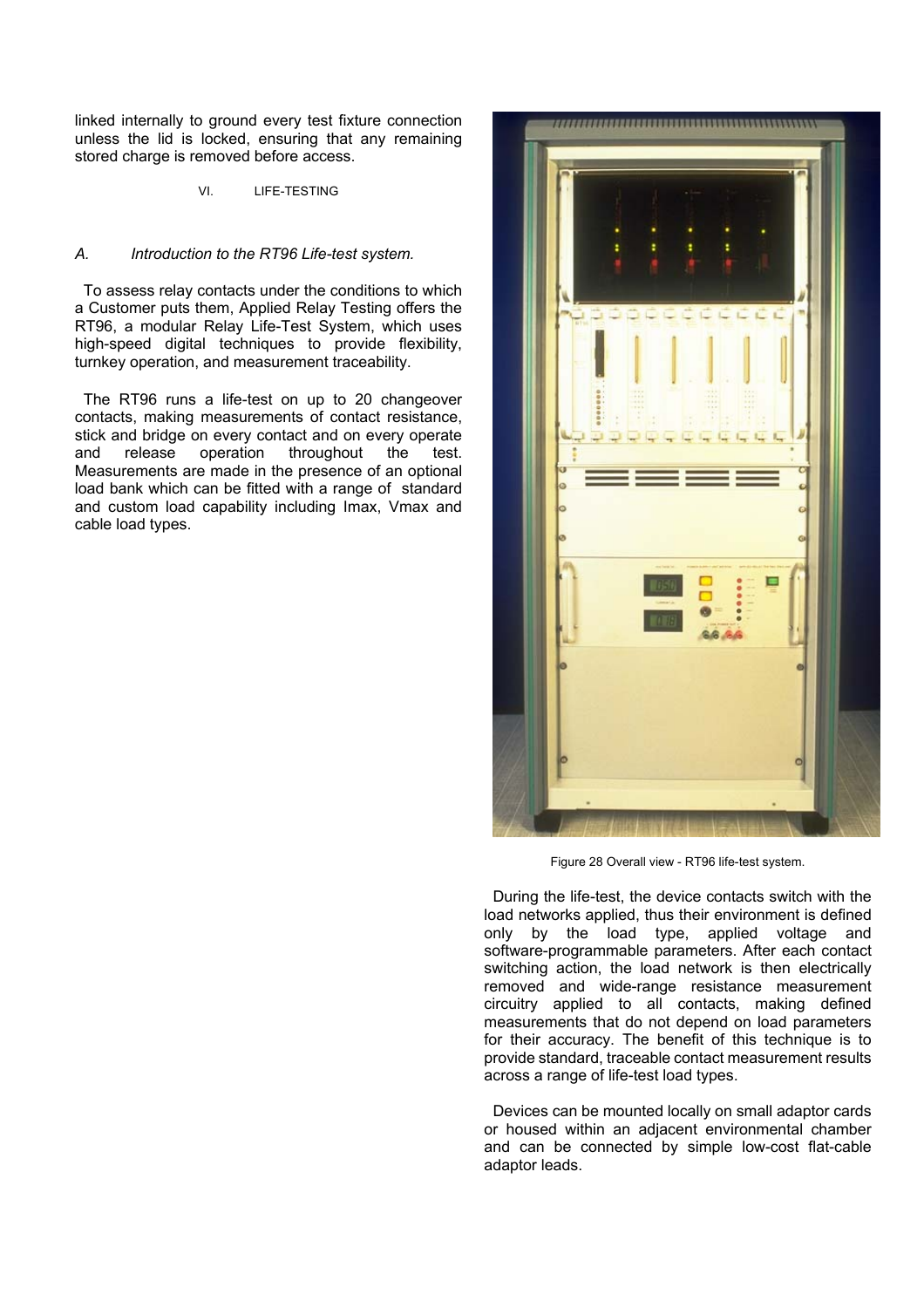In addition to its routine parallel life-test capability, the RT96 has extensive internal device and test signal routing allowing it to offer as standard:

- Fully automatic self-test and calibration routines.
- Connection of a selected device to an external monitor connector for measurement by other equipment. The module architecture is shown in Fig 30.
- Connection of any measurement channel to removable internal precision standards for traceable performance.
- Automatic device continuity confidence test before starting life test.

For example using these additional signal routes, the RT96 is designed to support the connection of the RT290 parametric relay test system allowing more extensive device investigation if required.

### *B. RT96 physical layout.*

A typical RT96 system as shown in Fig 28 is installed into a free-standing 19-inch equipment rack and is configured to the required test capability by using inter-linked modules together with a range of real-world load types. This example system comprises the options of (in order):

- Load rack with integral cable load
- Measurement rack for 20 contacts
- Multi-fan cooling with filter
- Coil and system power supply
- PC controller computer.

Additional rack space can be occupied if larger cable load types are employed, or the system can easily be re-configured in a lower-profile desktop format.

#### *C. RT96 Electrical design and architecture.*

The overall architecture of the RT96 is shown in Fig 29.



Figure 29. The electrical architecture of the RT96 life-test system.

This shows how a PC controller communicates with up to 5 life-test modules via a simple high-speed serial bus. Each module is in control of up to 4 relay devices and with one changeover contact per relay. Any number of modules between 1 and 5 can be used in the system, giving a maximum of 20 contacts in total.



Figure 30. The electrical architecture of the RT96 showing the connection of each device contact.

Each module comprises CR, stick and bridge measurement together with an interface to optional active load circuitry. A flexible mechanical multiplexer combines these measurement, load and system buses together with the device connections and permits the system to be configured into life-test, self-test, 'investigation' or 'monitoring' modes. During a life-test, all 20 relays cycle together under overall control of a timing controller that implements a cyclic pattern pre-programmed by the test program designer and usually loaded as a pre-written test data file. This timing information controls the exact time points of the contact measurement and application or removal of the active load circuitry, causing each relay contact to experience switching under actual load conditions followed by low-level parametric measurement that is independent of the load circuitry. Although there are mechanical relay devices within the test system for configuring it into its basic testing modes (eg life-test, self-test etc.), all switching during life-testing is performed using only semiconductor devices. This load switching and measurement technique is shown in Fig 31 using a simple resistive load 'Rload', and showing only one device contact for simplicity.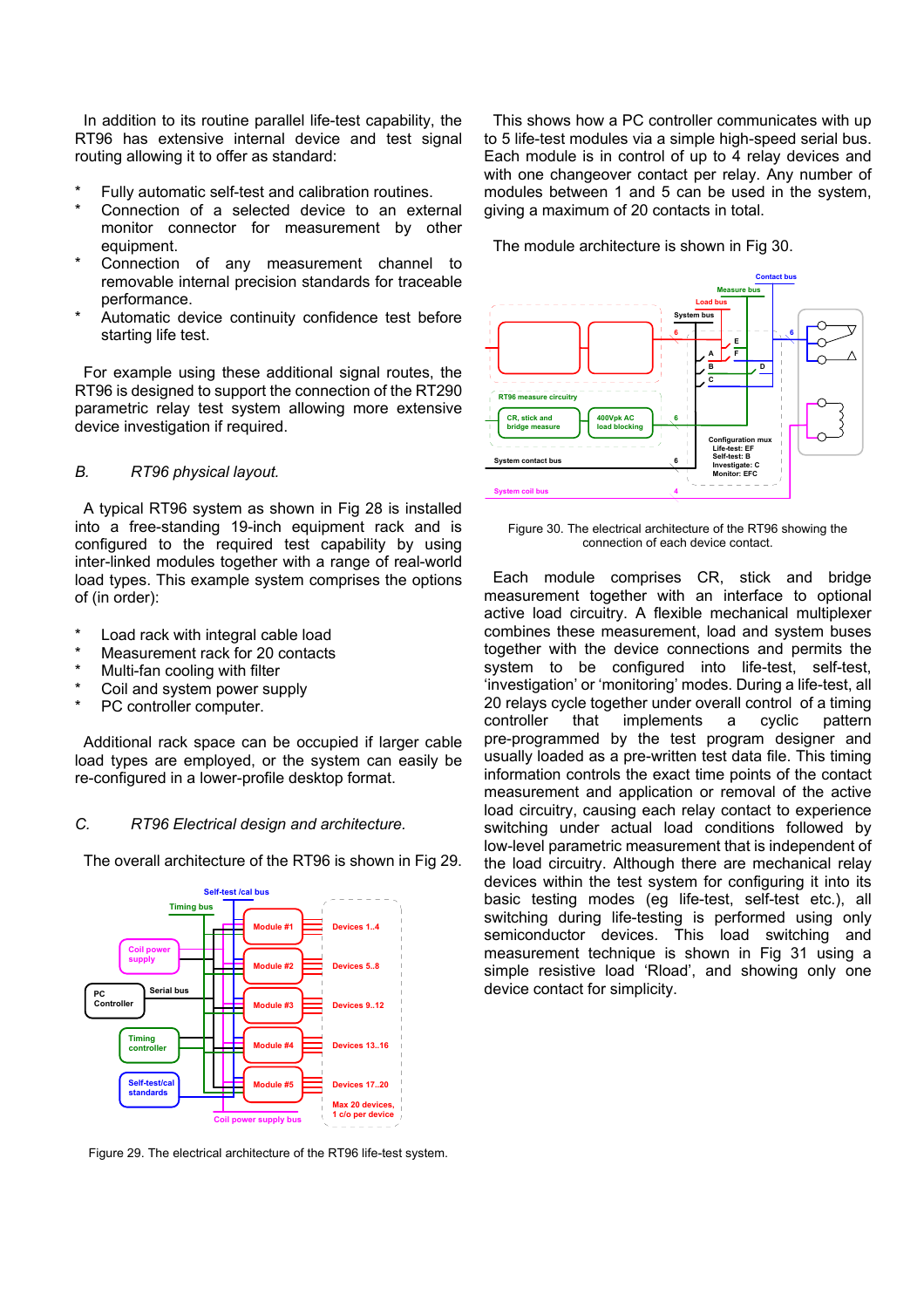

Figure 31. The use of semiconductor switches in the RT96 to switch between the contact loads and the measurement circuitry.

All switches PM1..7 in this diagram are MOSFET devices, either discrete power devices (for DC operation) or Photo-MOS relays (for AC operation). The cyclic nature of a life-test switching operation starting with an open contact is as follows:

- Connect the load to the open contact using switches PM1 and PM2 (measurement switches PM4..7 are open).
- Operate device the contact then switches under resistive load 'Rload' and 'Load voltage'.
- Close switch PM3 and open switch PM1 to 'soft' discharge the load circuit to ground via 'Rdisch'.
- Open all load switches PM1..3 device contact 'floats'.
- Close measurement switches PM4..7 to commence low-level contact measurement procedure.
- Open measurement switches PM4..7
- Repeat this sequence again for the contact opening.

For other load types 'Rload' is replaced with the required components. The exact implementation of the 'discharge' circuit will also depend on these components.

#### *D. Standard life-test load types.*

A range of plug-in load types has been created to allow turn-key life-tests to the common device specifications, for example VMax, IMax and Telecom cable load types. The more demanding 'ringing' and 'capacitor discharge' telecom specification loads are also available. These load types and their origins are summarised in table II.

| TABLE II         |
|------------------|
| RT96 LOAD TYPES. |

| Load type | Description.                                                         |
|-----------|----------------------------------------------------------------------|
| VMax.     | High voltage resistive switching<br>to 250Vac, 50VA per contact [1]. |
| IMax      | As Vmax but high current<br>resistive switching to 1.25A,            |

|                      | 50VA per contact.                  |  |  |  |
|----------------------|------------------------------------|--|--|--|
| <b>Telecom Cable</b> | Open ended, resistive or           |  |  |  |
| loads.               | inductive cable loads [1].         |  |  |  |
| ANV cable load       | Loads, cable and switching as in   |  |  |  |
| (cyclic)             | specification [2].                 |  |  |  |
| Ringing load         | Subset loads, cable and            |  |  |  |
|                      | switching as in specification [3]. |  |  |  |
| <b>NTI Capacitor</b> | As specification [4].              |  |  |  |
| discharge load.      |                                    |  |  |  |
| NTI Inductive load   | As specification [5].              |  |  |  |
| NTI 'Worst-case      | As specification [6].              |  |  |  |
| ringing' load        |                                    |  |  |  |
| NTI 'Dial pulse      | As specification [7].              |  |  |  |
| condition 'B'        |                                    |  |  |  |
| NTI 'Dial pulse      | As specification [7].              |  |  |  |
| condition 'C'        |                                    |  |  |  |

Most load types are based on specific plug-in cards allowing fast setup for a new test and where power resistors feature in the load specification these can usually be interchanged within the card allowing additional variation to V/I conditions.

#### *E. Software capability.*

Using the supplied control software, life-test parameters can be edited and saved to disk for later loading as standard test method files. This software provides all of the facilities of the RT96 including other support functions such as self-test, auto calibration and device investigation options. During the life-test, device data is available for inspection on the display in the form of numeric and histogram data. At intervals, this data is written to disk files designed to be compatible with a wide-range of spreadsheets and database tools. ART have developed a standard database application tool that works with these files to produce various graphical and tabular reports using a commercial windows-based relational database package.

Using the statistical software, reports and graphs of failed device performance by CR and functional failures can be quickly extracted and integrated into any windows-based word-processor.

Fig 32 and Fig 33 are example extracts from final reports showing graphical and tabular output of life-test results.